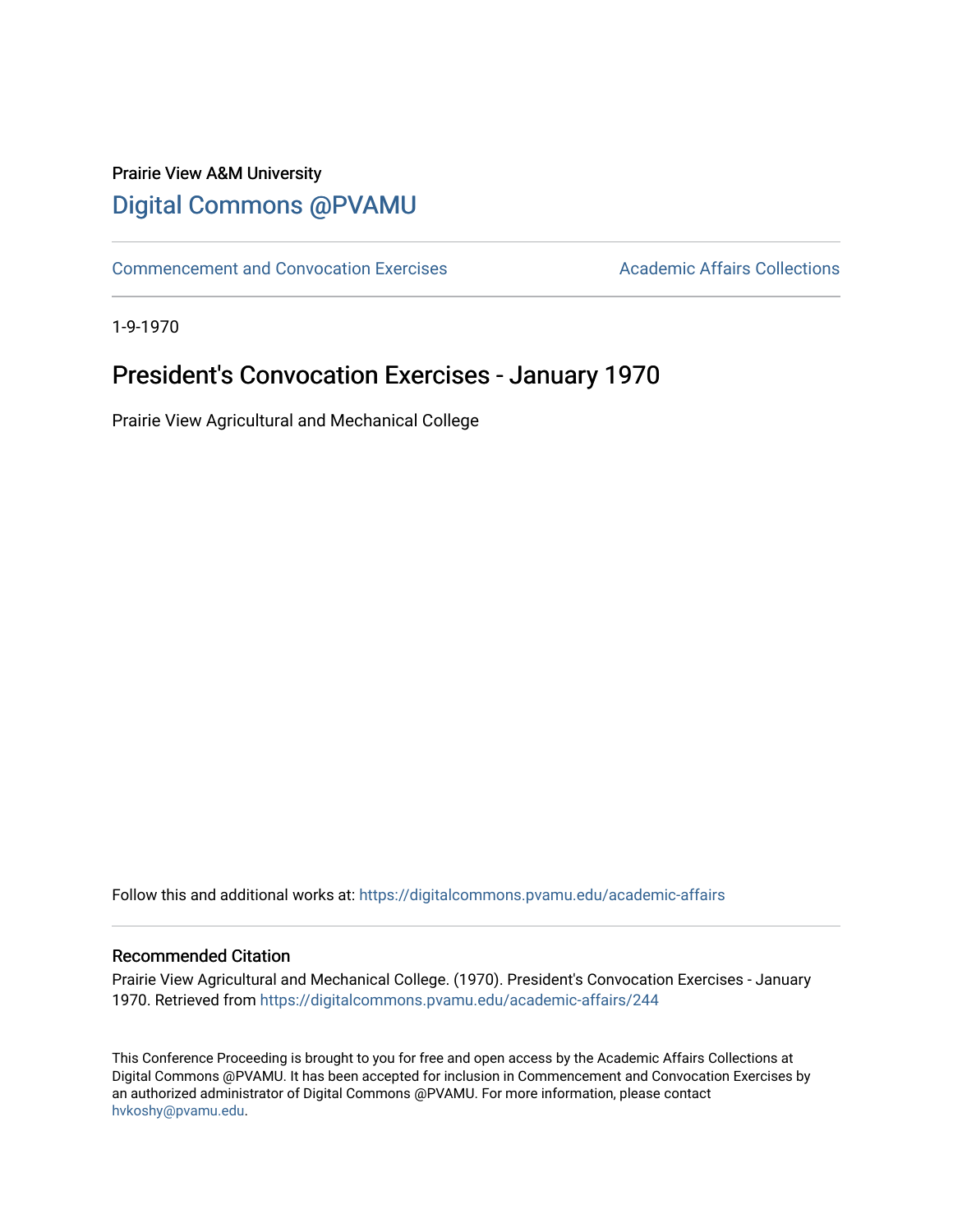# PRAIRIE VIEW AGRICULTURAL AND MECHANICAL COLLEGE OF TEXAS

THEME: "The Road Ahead"

# PRESIDENT'S CONVOCATION

For All Students and Faculty



FRIDAY, JANUARY 9, 1970 AT 9:30 A.M.

HEALTH AND PHYSICAL EDUCATION BUILDING PRAIRIE VIEW, TEXAS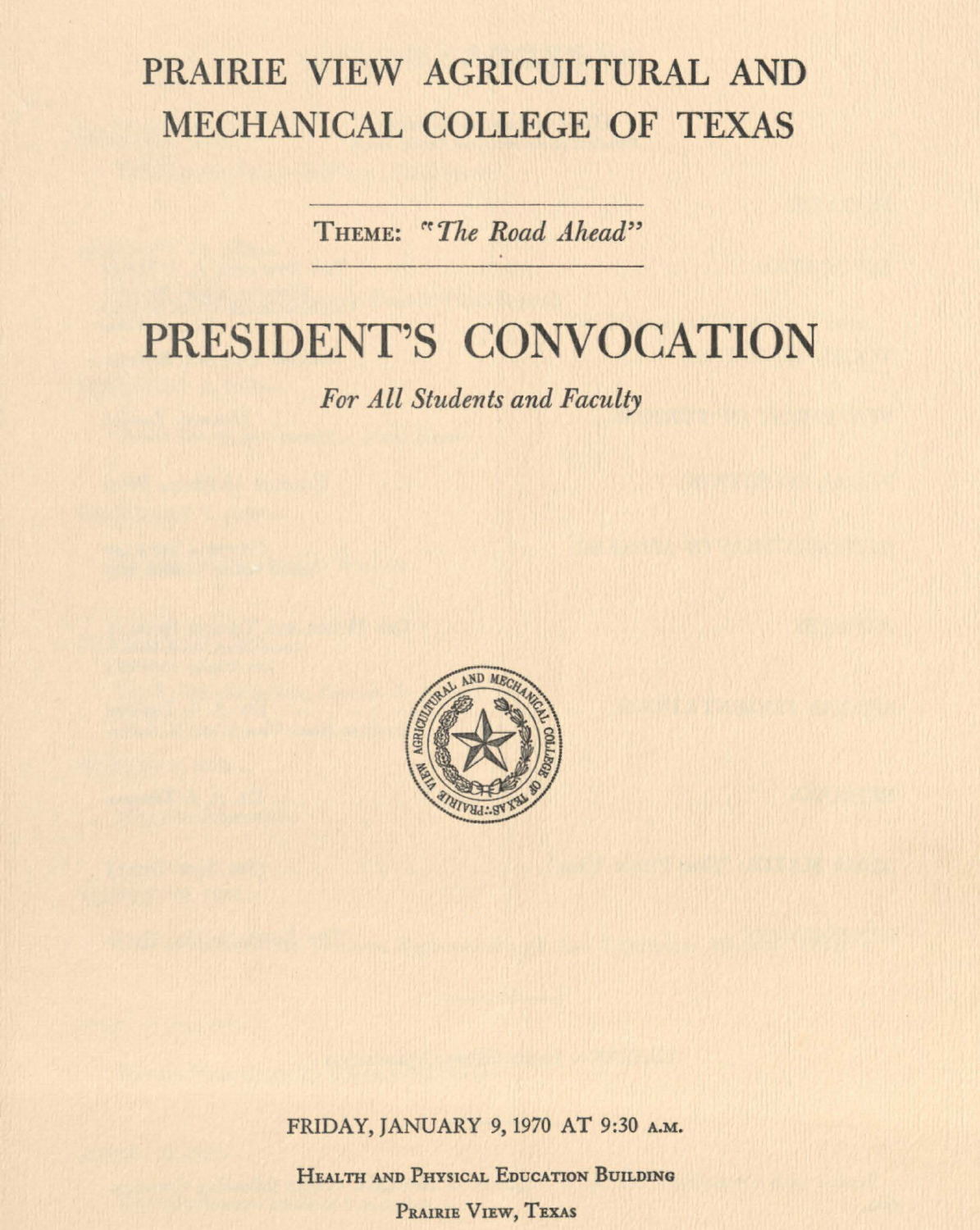## PROGRAM

HERMAN RooERs, *Presiding*  President of the Memorial Center Board

### PRELUDE

| Chairman, United Ministries<br>Chaplain, Church of God in Christ<br>Houston, Texas |
|------------------------------------------------------------------------------------|
|                                                                                    |
|                                                                                    |
|                                                                                    |
| Junior Fellow -- Collins Hall                                                      |
| Councilman, Tenth District<br>Los Angeles, California                              |
| President, Prairie View A. and M. College                                          |
|                                                                                    |
|                                                                                    |
|                                                                                    |

USHERS - Junior Fellow Organization

. Session with Councilman Bradley in Ballroom of Memorial Center following Convocation.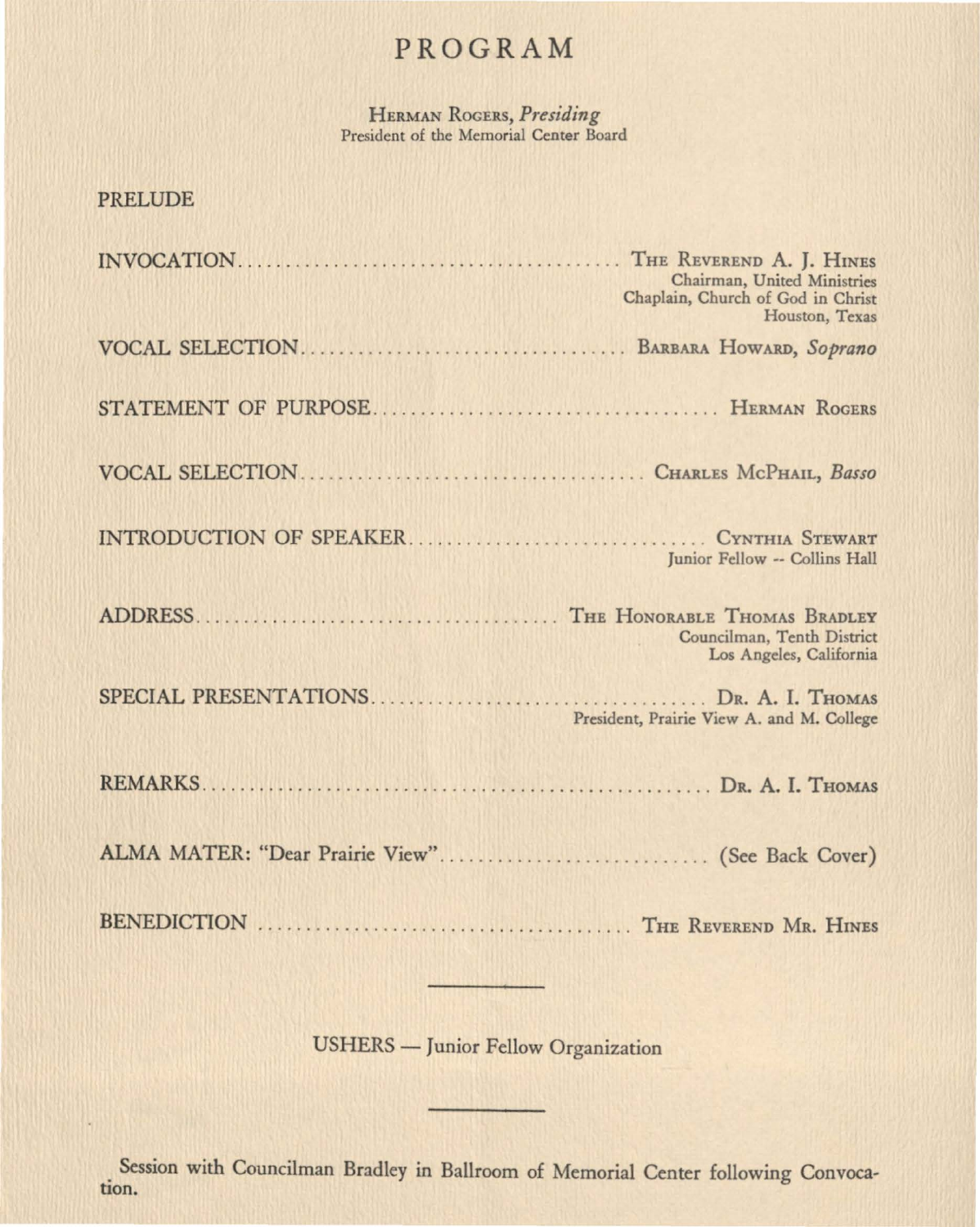## COMING ATTRACTIONS

JANUARY 9, 1970-

THE HARLEM STARS-8:00 P.M., Field House

JANUARY 15, 1970-

CONVOCATION - (Centennial Council Final Report) THE HONORABLE ROBERT H. FINCH

FEBRUARY 2, 1970-

JIMMY SMITH, in Concert - Field House

FEBRUARY 5, 1970-

THE HONORABLE ROBERT WEAVER

FEBRUARY 25, 1970-

DR. R. VON CHARLTON, *Pianist-In* Concert

### MARCH 5, 1970-

HOUSTON SYMPHONY

#### MARCH 19, 1970-

THE HoNORABLE ZAN HoLMEs, Representative of State Legislature, Houston, **Texas** 

MARCH 26, 1970-

PRAIRIE VIEW CHAMBER CHOIR IN CONCERT

#### APRIL 30, 1970-

CONGRESSWOMAN SHIRLEY CHISHOLM